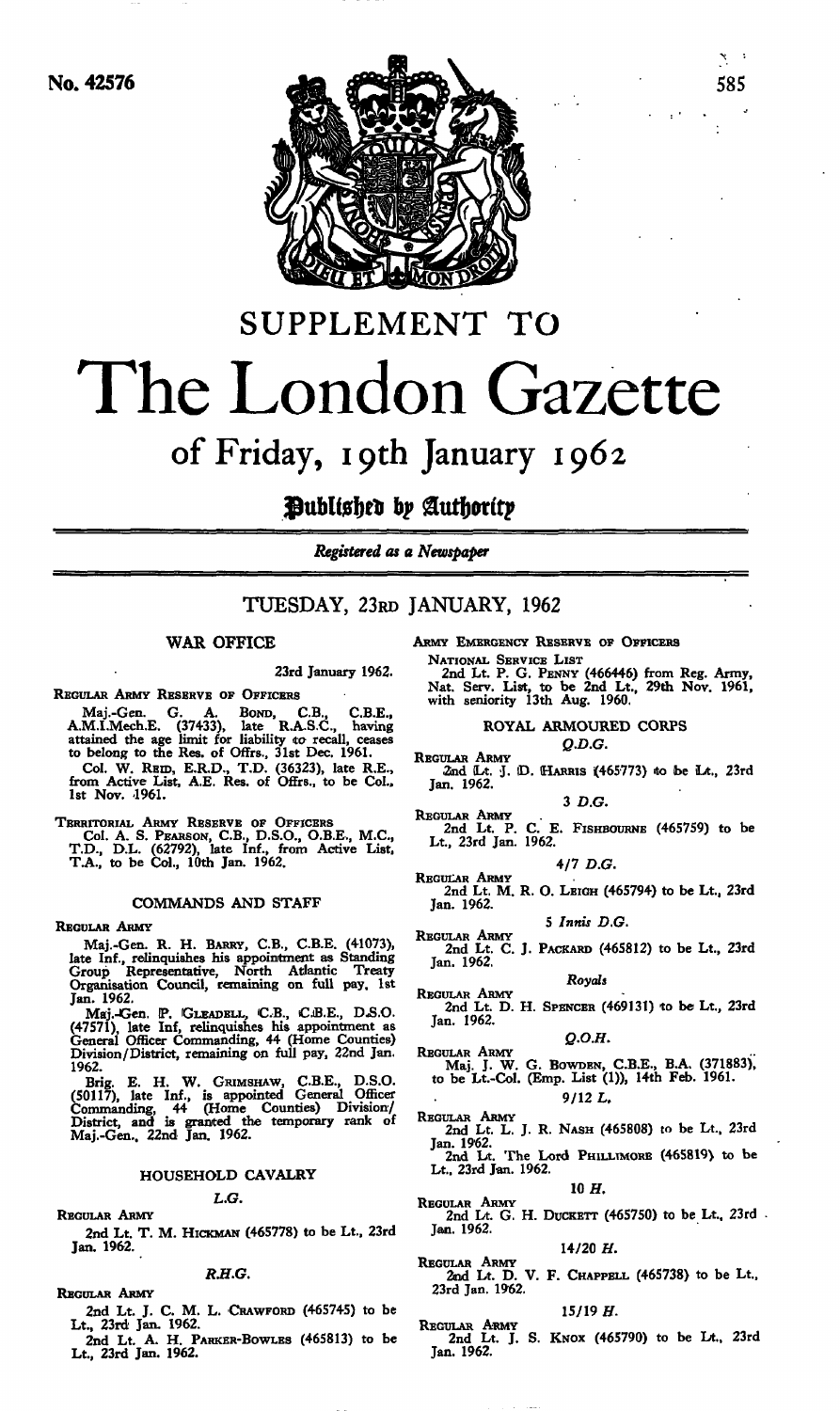REGULAR ARMY<br>2nd Lt. K. P. M. Dowson (465749) to be Lt.,<br>23rd Jan. 1962.

*R. Tks.*

REGULAR ARMY Maj. R. G. GREEN {117545) .to be Lt.-Col. (Emp. List (1)), 1 lth Apr. 1961.

The undermentioned 2nd Lts.. to be Lts.. 23rd Jan. 1962:

M. J. ROSE (465827). R. S. EVANS (465754).

R. M. TREMBATH (465845) with pay and allow-ances as 2nd Lt. until 29th Mar. 1962.

TERRITORIAL ARMY RESERVE OF OFFICERS<br>Maj. A. P. MELLODEW, T.D. (66850), having<br>exceeded the age limit, ceases to belong to the T.A.<br>Res. of Offrs., 24th Jan. 1962, retaining the rank of Maj.

Cap\*. (Hon. Maj.) W. F. WEBB, T.D. (53304), having exceeded the age limit, ceases to belong to the T.A. Res. of Offrs., 24th Jan. 1962, retaining the ban. rank of Maj.

#### *R.A.C.*

REGULAR ARMY

Short Serv. Commas.<br>
2nd Lt. David Cecil EDWARDS (466445) from<br>
Reg. Army, Nat. Scrv. List, to be 2nd Lt., 15th<br>
Oct. 1961, with seniority 13th Aug. 1960.<br>
14310634 W.O. Cl. I (R.S.M.) Philip Asa Musk<br>
(470298) to be Lt. (

REGULAR ARMY RESERVE OF OFFICERS

*Short Serv. Commns.*

Lt. B. N. A. HARDMAN (459619) from Active<br>List, to be Lt., 17th Jan. 1962.

ARMY EMERGENCY RESERVE OF OFFICERS

NATIONAL SERVICE LIST<br>
2nd Lt. R. H. B. de VERE GREEN (466046) from<br>
Reg. Army, Nat. Serv. List, to be 2nd Lt., 30th<br>
Oct. 1961, with seniority 2nd July 1960.<br>
2nd Lt. R. F. MACARE (467764) from Reg. Army,<br>
Nat. Serv. List

TERRITORIAL ARMY RESERVE OF OFFICERS

Capt. (Hon. Maj.) C. J. GRIFFITHS, T.D. (75156)<br>having exceeded the age limit ceases to belong to<br>the T.A. Res. of Offrs., 24th Jan. 1962, retaining<br>the hon. rank of Maj.<br>Capt. (Hon. Maj.) A. F. MACMILLAN, T.D.<br>Capt. (Hon.

#### *R. Wilts. Yeo.*

TERRITORIAL ARMY RESERVE OF OFFICERS<br>Maj. (Hon. Lt.-Col.) G. A. BEST (79375) having<br>exceeded the age limit, ceases to belong to the<br>T.A. Res. of Offics., 24th Jan. 1962, retaining the<br>hon. rank of Lt.-Col.<br>Maj. G. S. WILLS

Res. of Offrs., 24th Jan. 1962, retaining ithe rank of Maj.

#### *W.W.Y.*

TERRITORIAL ARMY

Capt. (Aotg. Maj.) P. N. RUDDER (393923) from Unatt'd List, to be Capt. (Actg. Maj.), 1st Nov. 1961. retaining his present seniority.

TERRITORIAL ARMY 'RESERVE OF OFFICERS Maj. (Hon. Lt.-Col.) J. LAKIN, T.D. (47072), having exceeded the age limit, ceases to belong to the T.A. Res. of Offrs., 24th Jan. 1962, retaining the hon. rank of Lt.-Col.

#### *Ayr. Yeo.*

TERRITORIAL ARMY<br>23550507 Tipr. (Alexander CUNNINGHAM (470427)<br>to be 2nd Lt. (on probation), il 2th Dec. 1961.

#### *Cheshire Yeo.*

TERRITORIAL ARMY RESERVE OF OFFICERS Lt.-Col. & Bt. Col. R. L. P. LANGFORD-BROOKE, T.D. (44702), having exceeded the age limit, ceases to belong to the T.A. Res. of Offrs., 24th Jan. 1962. retaining the rank of Lt.-Col. & Bt. Col.

#### AT.S.F./44 *R. Tks.*

TERRITORIAL ARMY RESERVE OF OFFICERS Capt. J. J. CRAWLEY (409732) from Active List, to be Capt., 26th Nov. 1961.

TERRITORIAL ARMY 23496694 Tpr. Mark Harvey RIDOUT-JAMIESON (470428) to be 2nd Lt. (on probation), 12th Dec. 1961.

#### ROYAL REGIMENT OF ARTILLERY

REGULAR ARMY

The undermentioned Majs. to be Lt.-Cols. on<br>the Emp. List (1) on the dates shown:<br>J. T. ROBINSON, M.C. (73012), 29th Jan.

1961. R. K. S. HARKER (73040), 29th Jan. 1961.

- 
- B. E. WATSON (90946), 10th Feb. 1961. D. A. E. CARTER (77545), 12th Feb. 1961.
- 
- G. K. ALEXANDER (87447), 28th Mar. 1961. H. L. G. LIVINGSTON, E.R.D. (68664), 29th
- Mar. 1961. K. G. WILLSTEAD, B.Sc. (109439), 30th Mar.
- 1961.

Capt. J. E. B. T. BURKE-GAFFNEY (397828) to be Maj., 22nd Dec. 1961, with precedence next below P. J. SHEPHERD (400062).

The undermentioned 2nd Lts. to be Lts., 23rd Jan. 1962: A. G. REED (465825). H. B. RANSOMS WILLIAMS (465823).

D. BOEHM (465728). B. C. A. CLIFFORD (465739). R. D. HOLL (465779).

D. A. UIACKSON (465786).

*Short Serv. Commit.* Capt. (Q.M.) T. WALLS, M.B.E. (451715), relin-quishes his commn. on completion of service, 21st Jan. 1962.

REGULAR ARMY RESERVE OF OFFICERS

*Class III* Lt. A. J. SCRUTON (459316) from Active List, to be Lt., 19th Dec. 1961.

TERRITORIAL ARMY Maj. The Visct. SANDON, T.D. (240501), to be Lt.-Col., 1st Jan. 1962. Maj. R. H. DUNBAR (242429) retires, 1st Mar.

1961, retaining the rank of Maj. Maj. D. M. K. SKINNER, T.D. (53255), resigns his commn., 31st Oct. 1961, retaining the rank of

Maj. Capt. J. E. P. FRYER (140087) resigns his<br>commn., 21st Jan. 1962, retaining the rank of Capt.<br>Lt. C. B. LANE (462137) relinquishes his commn.,<br>6th Dec. 1961, on appt. to a commn. in the R.A.F.

TERRITORIAL ARMY RESERVE OF OFFICERS Lt.-Col. G. D. NUSSEY, T.D. (62844), resigns his commn., 12th Dec. 1961, retaining the rank of Lt.-Col. Maj. J. BRYDON (155515) from Active List, to

be Maj., 16th Feb. 1961.<br>Maj. B. S. DAVENPORT, T.D. (383236), from<br>Active List, P.W.O., to be Maj., 16th Oct. 1961.<br>Maj. I. R. L. LAMONT (304034) from Active List,

to be Maj., 24th Oct. 1961.<br>Capt. K. T. DENNIS (425307) from Active List,

to be Capt.. 4th Oct. 1961. Capt. J. F. DELANEY. T.D. (417495), from Active List, to be Capt., 24th Oct. 1961.

#### CORPS OF ROYAL ENGINEERS

REGULAR ARMY<br>
Maj. T. E. MORGAN, M.B.E. (85565), to be Lt.-<br>
Col. (Emp. List (1)), 15th Feb. 1961.<br>
Maj. F. G. CALDWELL, O.B.E., M.C. (125197),<br>
to be Lt.-Col., 7th Oot. 1961.

The undermentioned 2nd Lts., to be Lts., 23rd Jan. 1962:

- D. R. CHALLEN (465735).
	- C. P. ALLAIN (465719). R. WOOD (465858). A. M. BELL (465725).
	-
	-
	- A. COWIE (465744).
	- M. J. PAYNE (465815). J. S. FARMBROUGH (365756).
	-
	-
	- N. A. J. ANTROBUS (465721).<br>S. R. Gilbert (465768).<br>H. E. Vialou-Clark (465849).<br>M. C. Lewin-Harris (465797).<br>A. R. J. Hume (465781).<br>J. A. Franklin (465762).
	-
	-
	-
	- R. J. SHRIMPTON (465832).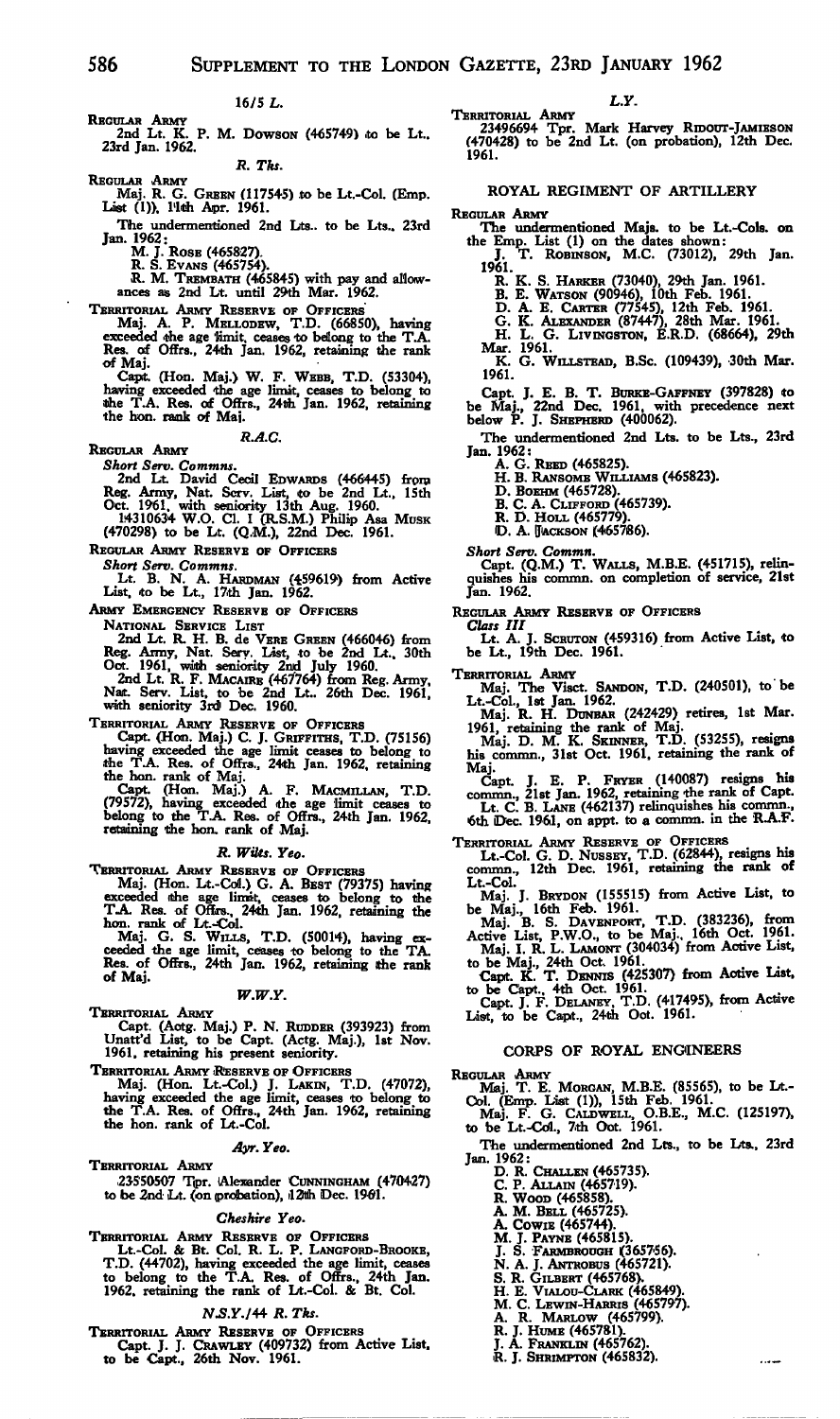2nd Lt. Alan John Bosomworrn (466329) from<br>Short Serv. Commn., to be 2nd Lt., 26th Oct.<br>1961, with seniority 1st Apr. 1960.<br>2nd Lt. Anthony Derek JoLLEY, B.Sc. (Eng.)<br>6468914 (Lt. Anthony Derek JoLLEY, B.Sc. (Eng.)<br>6e 2nd

C. G. REEVES (467622) Queens Surreys. Capt. (Q.M.) J. F. BENNIE (423116) to be Maj. (Q.M.). 21st Jan. 1962.

*Movement Control Section*

*Short Serv. Commn.*

Maj. R. E. G. CARR (421045) relinquishes his commn. on completion of service, 22nd Jan. 1962, and is granted the hon. rank of Maj.

#### REGULAR ARMY RESERVE OF OFFICERS

Lt. D. L. ANDERSON, E.R.D. (354746), relin-<br>quishes his commn., 28th Nov. 1961, and is granted •the hon. rank of Lt.

*Class HI*

Lt. G. H. GILMOUR-WHITE (311729) from Res.

of Offrs., Class I, to be Lt., 3rd Dec. 1961.<br>Lt. C. W. TURNER (452165) from Res. of Offrs.,<br>Nat. Serv. List, to be Lt., 19th Jan. 1962.<br>Lt. J. W. FisHER (452503) from Res. of Offrs.,<br>Nat. Serv. List, to be Lt., 19th Jan.

ARMY EMERGENCY RESERVE OF OFFICERS

Lt. (Q.M.) T. SOUTHERN (451089) resigns his commn., 1st July 1961.

NATIONAL SERVICE LIST

2nd Lt. C. L. GRIFFITHS (467215) from Reg.<br>Army, Nat. Serv. List, to be 2nd Lt., 13th Dec.<br>1961, with seniority 5th Nov. 1960.<br>2nd Lt. R. J. Swarron (469246) from Reg.<br>Army, Nat. Serv. List, to be 2nd Lt., 1st Jan. 1962,<br>w

TERRITORIAL ARMY

Capt. D. A. LAMPLOUGH, T.D. (75009), is restored to the rank of Maj., and retires, 22nd Nov. 1961, retaining the rank of Maj.

#### ROYAL CORPS OF SIGNALS

REGULAR ARMY

Maj. J. SHAW, M.B.E. (77577), to be Lt.-Col.<br>
(Emp. List (1)), 11th Feb. 1961.<br>
Lt P. R. BUCHANAN (445805) to be Capt., 16th<br>
Dec. 1961, with precedence next above A. R. J.<br>
AINSWORTH (445774).

The undermentioned 2nd Lts. to be Lts., *23xd* Jan. 1962: —

- 
- A. J. Hervey (4657777).<br>S. G. McK. Gordon (465770).
- P. D. Jones (465789).
- 
- 
- 
- 
- 
- 
- 
- (B. L. Belton (465726).<br>R. F. Maynard (465736).<br>A. F. Carter (465733).<br>R. P. Shiner (465733).<br>R. P. Shiner (465783).<br>G. M. Finner (465788).<br>P. M. Stamp (465731).<br>X. P. Burke (465731).<br>C. D. A. Blessington (465727).<br>G. A. M
- 
- 
- 

REGULAR ARMY RESERVE OF OFFICERS

*Short Serv. Commn.*

Lt. (QM) B. MCDONALD (463204) from Active<br>List to be Lt. (QM), 3rd Dec. 1961.

ARMY EMERGENCY RESERVE OF OFFICERS (Maj. R. J. HUGHES (452959) from T.A., to be Maj., 61th Dec. 1961, with seniority, 23rd Aug.

TERRITORIAL ARMY

NATIONAL SERVICE LIST

2nd Lt. F. D. DAVIS (467092) to be Lt., 21st Jan. '1962.

#### FOOT GUARDS

#### *Gren. Gds.*

REGULAR ARMY

2nd Lt. G. C. D. JEFFREYS (465787) to be Lt., 23rd Jan. 1962.

#### **ONFANTRY**

#### **LOWLAND BRIGADE** *R£.*

REGULAR ARMY 2nd Lt. M. B. H. ASHMORE (465723) to be Lt., 23md Jan. 1/962. 2nd L/t. I. M. C. DAWSON (465747) to be Lt.,

33nl Jan. 1962.

TERRITORIAL ARMY

Lt. I. R. SUTHERLAND (4591102) from A.E. Res.<br>of Offrs., Nat. Serv. List, to be Lt., 8th Nov.<br>1961, with seniority 22nd Jan. 1961.

#### *R.H.F.*

REGULAR ARMY<br>
Lt. Michael John Edward MEAD (462411) from<br>
Short Serv. Commn., to be 2nd Lt., 26th Oct.<br>
1961, with seniority 13th Nov. 1958. To be<br>
14., 26th Oct. 1961, with seniority 9th Jan. 1960.<br>
2nd Lt. A. G. BUCHANAN

Jan. 1962.

#### *Cameronians*

REGULAR ARMY 2nd Lt. R. D. BUCHANAN-.DUNLOP (463067) to 'be Dt., 24th Jan. .1962.

TERRITORIAL ARMY RESERVE OF OFFICERS Capt. (Hon. Maj.) D. S. McVEAN, TJD. (49908), •having exceeded the age limft, ceases to belong to the TJA. Res. of Offrs., 24th Jan. 1962, retaining the hon. rank of Maj.

#### **HOME COUNTIES BRIGADE**

*Queens Surreys '*

>REGULAR ARMY

*Short Serv. Commn.* Maj. (QM) E. J. WEEKS (420718) relinquishes his commn. on completion of service, 21st Jan. '1962, and is granted the hon. rank of Maj. (QM).

REGULAR ARMY RESERVE OF OFFICERS

Class III<br>
[Lt. (Hon. Capt.) H. D. K. MELLOR (369331)<br>
relinquishes his commn., 1st July 1959, retaining the hon. rank of Capt.

#### *Queens*

TERRITORIAL ARMY 2nd Lt. M. G. HUNT-DAVIS (466744) (on prorelinquishes his commn., 16th Nov. 1961.

#### *Surreys*

TERRITORIAL ARMY RESERVE OF OFFICERS<br>
Maj. (Hon. Lt.-Col.) P. C. KIMMERLING (88377)<br>
having exceeded the age limit, ceases to belong<br>
to the T.A. Res. of Offrs., 24th Jan. 1962, retain-<br>
ing the hon. rank of Lt.-Col.

#### *Queens Own Buffs*

REGULAR 'ARMY 2nd Lt. C. J. (PEARSON (465816) to be Lt., 23rd Jan. 1962.

#### *Buffs*

TERRITORIAL ARMY (RESERVE OF OFFICERS Lit. P. V. EVANS (448003) from Active List to be Lt., 6th Sept. 1961.

#### $R.W.K.$

TERRITORIAL ARMY Lt. A. J. A. SLUCE (461170) from A.E. Res. of<br>Offrs., Nat. Serv. List, to be Lt., 14th Dec. 1961,<br>with seniority 6th Feb. 1961.

#### *\R. Sussex*

REGULAR (ARMY<br>
2nd Lt. N. J. D. McCully (465802) to be Lt.,<br>
23rd Jan. 1962.<br>
2nd Lt. T. R. H. Chambers (465737) to be Lt.,

23rd Jan. 1962. *MX.*

REGULAR ARMY 2nd Lt. P. J. MONYPENNY (465805) to be Lt.,<br>23rd Jan. 1962.

TERRITORIAL ARMY

Lt. (Actg. Capt.) D. W. Hocc (436266) to be<br>Capt., 23rd Jan. 1962, with seniority 1st Apr. 1960.

I ERRITORIAL ARMY RESERVE OF OFFICERS<br>
Lt. G. W. M. Exstress (49714) having exceeded<br>
the age limit, ceases to belong to the T.A. Reg, of<br>
Offrs., 24th Jan. 1962.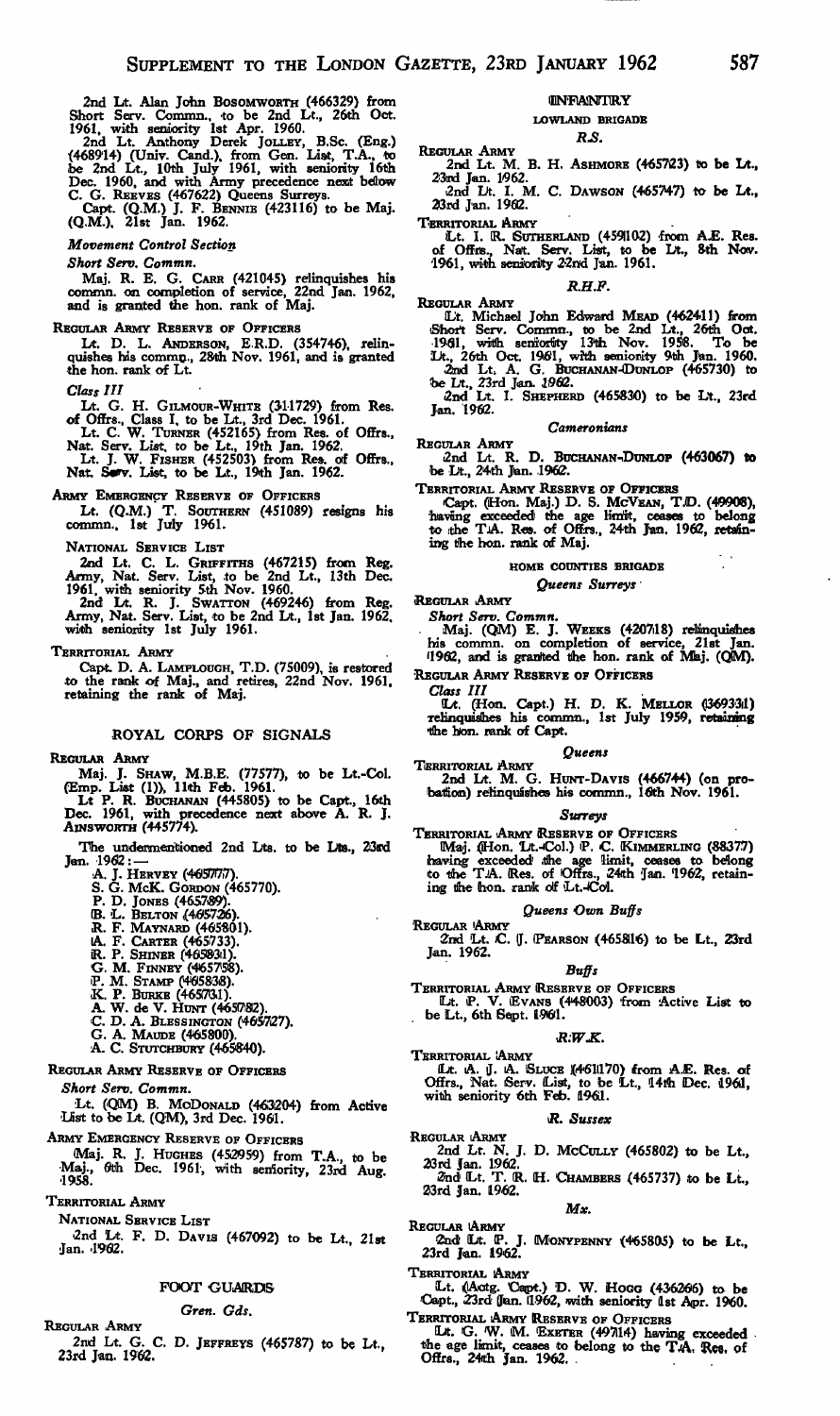#### **LANCASTRIAN BRIGADE**

#### *Kings*

- REGULAR ARMY RESERVE OF OFFICERS *Class III*
	-
- Capt. F. E. LLOYD-JONES (331791) relinquishes<br>his commn., '1st July 1959, and is granted the hon. • rank of Capt.

*Manch.*

TERRITORIAL (ARMY RESERVE OF OFFICERS<br>Lt. A. D. CROMPTON, T.D. (65259), having ex-<br>ceeded the age limit, ceases to belong to the T.A. Res. of Offrs., 24th Jan. 1962, and is granted the hon. rank of Capt.

## *Lan. R (PWV)*<br>REGULAR 'ARMY

•2nd (Lt. M. C. LE MASURIER (465795) to be LA., 23rd Jan. 1962.

REGULAR ARMY RESERVE OF OFFICERS

- 
- Class III<br>Capt. J. TMPEY (176285) relinquishes his commn.,<br>1st July 1959, retaining the rank of Capt.<br>U. (LHon. Capt.) J. D. ELLIOTT (365684) relin-<br>quishes his commn., 1st July 1959, retaining the<br>hon. rank of Capt.

*Loyals*

- REGULAR ARMY Maj. (Provisional) I. M. AYLWIN (393062) to be<br>Maj., 15th July 1961, and with precedence in the<br>Lancastrian Bde. next above D. P. MOLLOY<br>(393222) Kings.
	- 2nd ILt. J. TDiFFiN (465748) ito fee Lt., 23rd Jan. 1962.

#### **FUSILIER BRIGADE**

#### *R.F.*

- REGULAR ARMY
- 2nd (Lt. R. B. WILLIAMS (465855) to be Lt. 23rd ,Jan. 1962.
- • *Short Serv. Commn.*
- 2nd ILt. J. W. CAMERON-DAVIES (468253) to be Lrt., 22nd Jan. 1962.
- REGULAR ARMY RESERVE OF OFFICERS
	- *Class III*
	- Lt. J. W. H. GODDARD (397900) resigns his commn., 1st July 1959.

#### **FORESTER BRIGADE**

#### *R. Warwick.*

- REGULAR ARMY Capt. J. F. S. AGAR (383194) retires on retired pay, 22nd Jan. 1962, and is granted the hon. rank
- of Maj. 2nd Lt. I. M. TOMES (465844) to be Lt., 23rd Jan. 1962.

TERRITORIAL ARMY RESERVE OF OFFICERS Lt. C. E. R. FLYNN (198545) having exceeded the age limit, ceases to belong to the T.A. Res. of Offrs., 24th Jan. 1962, and is granted the hon. rank of Lt.

#### *Foresters*

- TERRITORIAL ARMY RESERVE OF OFFICERS Lt. J. B. R. VARTAN (451160) from Active List, to be Lt., 24th Nov. 1961.
- 

#### EAST ANGLIAN BRIGADE

### 2 *E. Anglian*

- 
- REGULAR ARMY 2nd Lt. J. B. WINCKLEY (465857) to be Lt., 23rd ' Jan. 1962.
- REGULAR ARMY RESERVE OF OFFICERS

*Class III*

- Capt. W. G. GREEN, T.D. (86009), relinquishes his commn., 1st July 1959, and is granted the hon. rank of Maj.
- Capt. S. J. PAGE (378368) relinquishes his commn., 1st July 1959, and is granted the hon. rank of Capt.

### *Camb.*

TERRITORIAL ARMY RESERVE OF OFFICERS Capt. (Hon. Maj.) K. S. FEW, T.D. (70263), having exceeded the age limit, ceases to.belong to . the T.A. Res. of Offrs., 24th Jan. 1962, retaining the hon. rank of Maj.

#### 3 *E. Anglian*

REGULAR ARMY<br>Maj. A. J. M. PARRY, M.C. (69160), to be<br>Lt.-Col. (Emp. List (1)), 3rd Jan. 1961.

 $\sim$ 

REGULAR ARMY RESERVE OF OFFICERS

#### *Class III*

Lt. (Hon. Capt.) J. IRVINE (360059) relinquishes his commn., 1st July 1959, retaining the hon. rank of Capt.

#### **WESSEX BRIGADE** *D& D*

REGULAR ARMY 2nd Lt. H. JONES (465788) to be Lt., 23rd Jan. 1962.

REGULAR ARMY RESERVE OF OFFICERS

*Class III*

Capt. J. B. St. V. HAWKINS (407864) resigns his commn., 1st July 1959. Lt. J. O'DoNNELL (380145) relinquishes his commn., 1st July 1959, and is granted the hon.

commn., 1st

#### *Devon*

TERRITORIAL ARMY RESERVE OF OFFICERS Lt. (Hon. Capt.) A. A. BROWN (89296) having exceeded the age limit, ceases to belong to the T.A. Res. of Offrs., 24th Jan. 1962, retaining the hon. rank of Capt.

#### *Dorset*

TERRITORIAL ARMY RESERVE OF OFFICERS Lt. (Hon. Capt.) W. M. NEWTE (73413) having exceeded the age limit, ceases to belong to the T.A. Res. of Offrs., 24th Jan. 1962, retaining the hon. rank of Capt.

#### *Glosters*

- REGULAR ARMY 2nd Lt. T. B. DUTTON (465752) to be Lt., 23rd Jan. 1962.
- REGULAR ARMY RESERVE OF OFFICERS

*Class III* Lt. V. H. GRIFFITH (418789) resigns his commn., 1st July 1959.

#### *R. Hamps.*

REGULAR ARMY

NATIONAL SERVICE LIST 2nd Lt. P. F. YOUNG (464378) to be Lt., 9th Nov. 1961.

- ARMY EMERGENCY RESERVE OF OFFICERS
	- NATIONAL SERVICE LIST Lt. P. F. YOUNG (464378) from Reg. Army. Nat. Serv. List, to be Lt., llth Jan. 1962, with seniority 9th Nov. 1961.

TERRITORIAL ARMY Maj. G. E. N. M. ELLIOTT, T.D. (384201), is placed on the Unaitt'd. List, 16th Nov. 1961.

#### *D.E.R.R.*

REGULAR ARMY 2nd Lt. J. M. MACMILLAN (465798) to be Lt.. 23rd Jan. 1962. 2nd Lt. I. G. SPENCE (465836) to be Lt., 23rd Jan. 1962.

REGULAR ARMY RESERVE OF OFFICERS

*Class III*

HERMAN (407870) resigns his Lt. C. L. R. HE<br>commn., 1st July 1959.

#### *Wilts.*

TERRITORIAL ARMY Lt. W. W. R. VALLIS (424993) to be Capt., 27th Nw. 1961.

#### LIGHT INFANTRY BRIGADE

*S.C.L.I.*

REGULAR ARMY

*Short Serv. Commn.* 2nd Lt. A. J. RAMSAY (453187) to be Lt., 24th Jan. 1962.

- REGULAR ARMY RESERVE OF OFFICERS
	- *Class III*
	- Lt. R. C. T. KEMP (378478) relinquishes his<br>commn., 1st July 1959.<br>Lt. D. E. GOODHAND (403467) resigns his commn.,
	- 1st July 1959.

#### *K.S.LJ.*

REGULAR ARMY 2nd Lt. C. H. CHAMBERS (465736) to be Lt., 23rd Jan. 1962.  $P_{12}$  A. HUTCHINS (465783) to be Lt., 2nd Lt. P.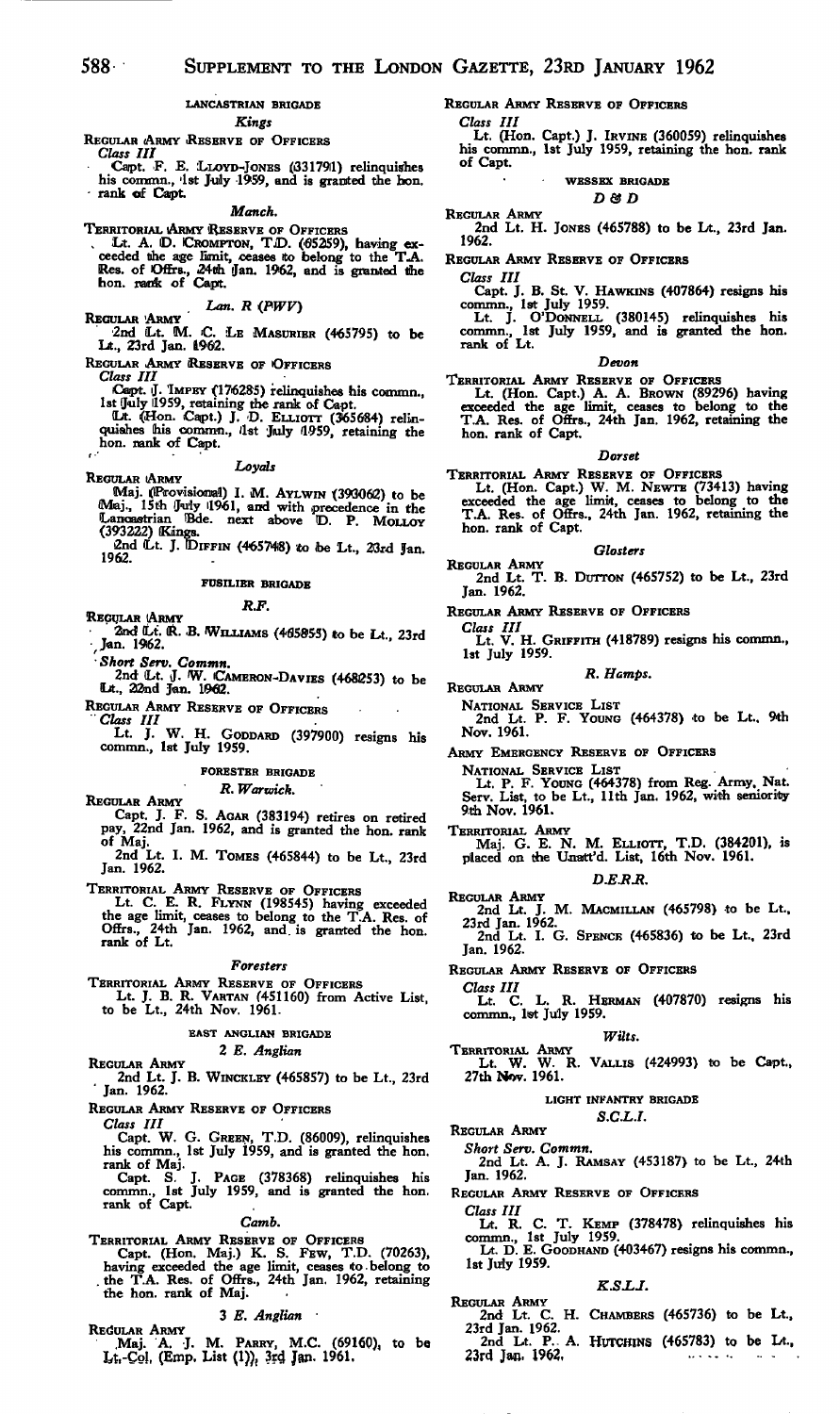- TERRITORIAL ARMY<br>
Capt. J. D. G. GREENWOOD, T.D. (383142), from<br>
R.A., to be Capt., 18th Oct. 1961, with seniority<br>
17th Feb. 1953.
	- 2nd Lt. W. D. RANKIN (457833) from RjA., to be 2nd Lt. (on probation), 7th Nov. 1961. with seniority 30th May 1960.

*D.L.I.*

REGULAR ARMY 2nd Lt. J. D. M. SAVERS (465828) to be Lt., 23rd Jan. 1962.

2nd Lt. S. E. N. H. POETT (465820) to be Lt., 23rd Jan. 1962.

REGULAR ARMY RESERVE OF OFFICERS

*Class III* Capt. T. PAUL (307595) relinquishes his commn., 1st July 1959, and is granted the hon. rank of Capt.

TERRITORIAL ARMY RESERVE OF OFFICERS Capt. J. REID (372417) from Active List to be Capt., 25th Oct. 1961.

**YORKSHIRE BRIGADE**

#### *P.W.O.*

- REGULAR ARMY
- Maj. (Q.M.) C. J. ROBINSON, M.B.E. (167474), to<br>be Lt.-Col. (Q.M.), 13th Nov. 1961.

#### *Green Howards*

TERRITORIAL ARMY RESERVE OF OFFICERS Capt. (Hon. Maj.) G. R. BOLSOVER, O.B.E., T.D. (92896), having exceeded the age limit, ceases to belong to the T.A. Res. of Offrs., 24th Jan. 1962, retaining the hon. rank of Maj.

**MERCIAN BRIGADE**

#### *Cheshire*

REGULAR ARMY RESERVE OF OFFICERS

*Class III*<br>Lt. F. W. JACKSON (407926) resigns his commn.,<br>1st July 1959.

#### *Wore. R.*

REGULAR ARMY RESERVE OF OFFICERS

Class III<br>
Lt. E. A. FISHER (372541) relinquishes his<br>
commn., 1st July 1959, and is granted the hon.<br>
rank of Lt.

#### *S. Staffords:*

TERRITORIAL ARMY RESERVE OF OFFICERS.<br>Capt. C. N. WEAVER (47298) having exceeded<br>the age limit, ceases to belong to the T.A. Res. of Offrs., 24th Jan. 1962, and is granted the hon. rank df Mialj.

#### **WELSH BRIGADE**

#### *R.W.F.*

- REGULAR ARMY<br>2nd- Lt. A. G. Vyvyan (465850) to be Lt., 23rd. Jam. 1962.
- 2nd Lt. A. HAVELOCK-STEVENS (465775) to be Lt., 23«od Jain. 1962.
- TERRITORIAL ARMY
- fLt. [(Aetg. Caipt.) J. N. PORTER (434203) to be Capt., 3llslt Jan. 1\$62, with seniority 1st Feb. 1959.

*SW.B.*

REGULAR ARMY 2nd (Lt. S. R. lA. STOCKER (465839) to be Lt., 23rd Jan. 1962.

### **NORTH IRISH BRIGADE**

### *R. Innisks\**

REGULAR ARMY 2nd Lt. N. J. ILEFROY (465793) to be Lt.. 23rd Jan. 1962.

TERRITORIAL ARMY

234961115 Cdt. Sgt. Desmond Henderson<br>JOHNSTON (469987) to be 2nd Lt. (on probation),<br>31st Oct. 1961. (Substituted for the notifn. in<br>Gazette (Supplement) dated 12th Dec. 1961, under<br>R.Ir.F.)

#### *R.U.R.*

- REGULAR ARMY The undermentioned 2nd Lts. to be Lts., 23rd 1962:<br>Jan. 1962:<br>N. L. TAGGART (465843).<br>D. P. DUNSEATH (465751).<br>A. J. A. REA (465824).
	-
	-
	-
- TERRITORIAL ARMY RESERVE OF OFFICERS<br>Lt. ([Hon. Capt.) Sir James H. HENRY, Bt., M.C.,<br>T.D. ([880441), having exceeded the age limit, ceases<br>to belong to the T.A. (Res. of Offrs., 24th Jan. 1962,<br>retaining the fron. rank o

#### *R. Ir. F.*

- REGULAR ARMY 2nidi Ut. O. E. P. SHANKS (465829) to be Lt., 23rd Jan. 1962.
- 
- TERRITORIAL ARMY 'Capt. J. G. SHUTTLEWORTH (408439) to be Maj., 3rd Det. 1961.

**CORRIGENDUM** 

In Gazette (Supplement) dated 29th Dec. 1961,<br>Page 9404, Column two, under North Irish Brigade<br>for R. Ir. R. read: — R. Ir. F.

#### **HIGHLAND BRIGADE**

#### *B.W.*

REGULAR ARMY 2ndi (Lit. J. F. ARBUTHNOTT (465722) to be Lt., 23rd Jan. 1962.

REGULAR ARMY RESERVE OF OFFICERS

*Class III* Capt. W. C. IRVING, M.M. (354422) relinquishes<br>this commn., let July 1959, and is granted the hon. rank of Capt.

#### *Gordons*

REGULAR ARMY<br>Lt.-Col. A. G. CLOSE (56434) (Emp. List (il))<br>to be Supernumerary to Establishment, 21st Jan. 1962.

TERRITORIAL ARMY RESERVE OF OFFICERS.<br>
Lt. (Hon. Capt.) T. S. AITCHISON (96702) having<br>
exceeded: the aige limit, ceases to belong to the<br>
T.A. Res. of Offrs., 24th Jan. 1962, retaining the<br>
thon. rank of Capt.

#### *A. & SH.*

REGULAR ARMY<br>Maj. W. D. CLARK (71212) to be Lt.-Col., (Emp. List (1)). 16Hh Jan. 1961.

*Short Serv, Commn.* Maj. G. GILES (170249) (Emp. List (4)) relin-quishes his commn., on completion of service, 22nd quishes his commn., on completion of service, 22nd Jan. 1962, and is granted the hon. rank of Maj.

REGULAR ARMY RESERVE OF OFFICERS

*Class III*

Lt. N. W. MoL. HULBERT (376429) relinquishes his commn., 1st July 1959, and is granted the hon. rank of Lt.

TERRITORIAL ARMY<br>Capt. W. A. THOMSON (414368) from Unatt'd.<br>List, to be Capt., 21st Oct. 1961, with seniority<br>24th Aug. 1954.

TERRITORIAL ARMY RESERVE OF OFFICERS Capt. A. D. JACKSON (193887) having exceeded the age limit, ceases to belong to the T.A. Res. of Offrs., 24th Jan. 1962.. and is granted the hon. rank of Capt.

Lt. S. J. NOBLE (444958) from Active List to be Lt.. 31st Oct. 1961. 2nd Lt. G. URE (89624) having exceeded the age limit, ceases to belong to the T.A. Res. of

Offrs., 24th Jan. 1962.

#### GREEN JACKETS BRIGADE

#### 1 *Green Jackets*

REGULAR ARMY

- The undermentioned 2nd Lts., to be Lts.. 23rd Jan. 1962: R. D. LETTS (465796). J. N. B. MOCG (465804). C. K. B. FETTER (465818).
	-
	-
	- N. W. GIBSON (465767).

### *Oxf. Bucks.*

TERRITORIAL ARMY RESERVE OF OFFICERS<br>
Capt. (Hon. Maj.) J. W. KAYE (90781) having<br>
exceeded the age limit, ceases to belong to the<br>
T.A. Res. of Offrs., 24th Jan. 1962, retaining the<br>
hon. rank of Maj.

#### *K.R.R.C.*

- REGULAR ARMY The undermentioned 2nd Lts., to be Lts., 23rd Jan. 1962: R. M. GAMBLE (465764). D. H. MEAD (465803).
	-
	- D. C. GASCOIGNE (465765).

REGULAR ARMY RESERVE OF OFFICERS

*Class III* Lt.. E. R. DUNN (453605) from T.A., Nat. Serv, List, Q.R.R., to be Lt., 19th Jan. 1962.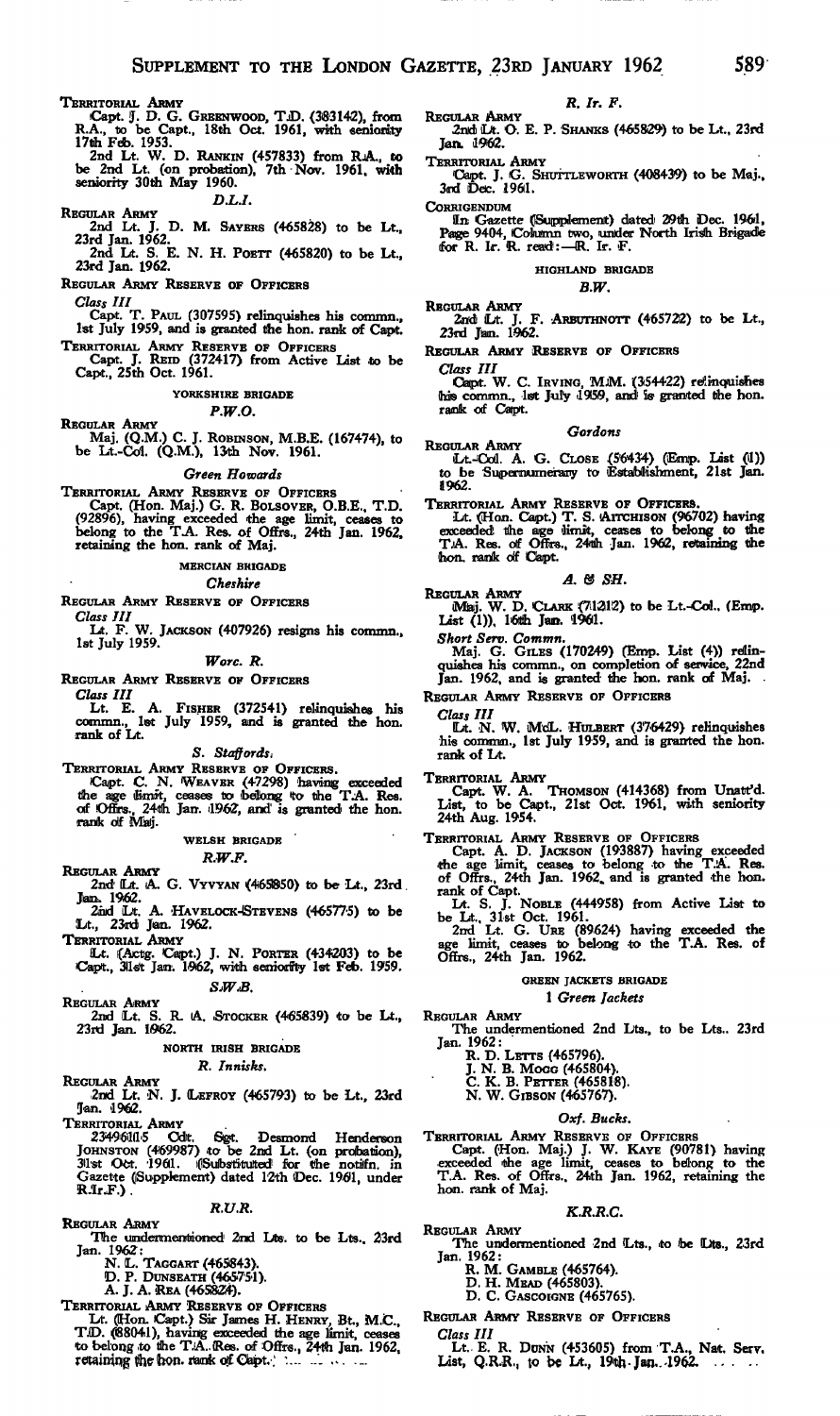#### $Q.R.R.$

TERRITORIAL ARMY RESERVE OF OFFICERS<br>Lt. (Hon. Capt.) A. J. H. BENN (90645) having<br>exceeded the age limit, ceases to belong to the<br>T.A., Res. of Offrs., 24th Jan. 1962, rettaining the hon. rank of Capt.

*R.B.*<br>
2nd Lt. C. R. CORNELL (465740) to be Lt., 23rd<br>
Jan. 1962. 2nd Lt. D. A. B. WILLIAMS (465854) to he Lt.,

23rd Jan. 1962.

REGULAR ARMY RESERVE OF OFFICERS

*Class III* Capt. F. E. HUGHES-ONSLOW (407889) resigns his commn., 1st July 1959.

PARACHUTE REGIMENT

REGULAR ARMY

2nd Lt. P. J. D. HERBERTS (465776) to be Lt., 23rd Jan. 1962. 2nd Lt. M. J. OTWAY (465810) to be Lt., 23rd

Jan. 1962.

TERRITORIAL ARMY Capt. W. B. J. DOBBS (335987) resigns his commn., 8th Dec. 1961.

Lt. J. M. WRIGHT (437748) to be Capt., 10th Lt. J. N.<br>Dec. 1961.

Ian Caie SPENCE (470180) (Late R.A.F. Res. of<br>Offrs.) to be Lt., 1.1th Nov. 1961.

TERRITORIAL ARMY RESERVE OF OFFICERS

Maj. J. W. FIRTH (224641) having exceeded the age limit, ceases to belong to the T.A. Res. of Offrs., 24th Jan. 1962.

#### BRIGADE OF GURKHAS 2 *G.R.*

Regular Army<br>Lt. (Q.G.O.) Karbir Pun (455614) to be Capt.<br>(Q.G.O.), 23rd Oct. 1961.<br>2nd Lt. Probir Jung Bahadur Rana (465822)

to be Lt., 23rd Jan. 1962.

6 G.R.

REGULAR ARMY 2nd Lt. E. D. POWELL-JONES (465821) to be Lt., 23rd Jan. 1962.

### ARMY AIR CORPS

REGULAR ARMY

*Short Serv. Commn.* Lt. (on probation) A. B. WELDON (455214) is con-firmed in his appointment as 2nd 'Lt., 5th Mar. 1961, with seniority 24th Aug. 1959.

ROYAL ARMY CHAPLAINS' DEPARTMENT REGULAR ARMY

*Short Serv. Commn.*

Rev. J. WRAKE (393333) Chapln. to the Forces 4th Cl. from T.A. to be Chapln. to the Forces 4th Cl., 22nd Jan. 1962.

REGULAR ARMY (RESERVE OF OFFICERS Rev. D. N. E. BRINGLOE (96026) Chapln. to the Forces 4th Cl. (Temp. 3rd Cl.) having attained •the age limit for liability to recall, ceases to belong to tihe Res. of Oflrs., 26th Dec. 1961, and is re-granted 'hon. rank of Chapln. to the Forces 3rd O.

## ROYAL ARMY SERVICE CORPS

REGULAR ARMY

Maj. C. H. REAVLEY (397353) retires on retired<br>pay, 23rd Jan. 1962.\*

Lt. W. E. SPREADBURY (455100) to be Capt., 24th Jan. 1962.

The undermentioned 2nd Lts., to be Lts., 23rd Jan. 1962: W. E. J. ALLEN (465720). P. G. H. GODWIN (465:769). R. T. TRUBODY (465846).

- 
- B. O. SMITH (465834). D. H. SHUKER (465833).

S. W. SWINDELLS (465842).

REGULAR ARMY (RESERVE OF OFFICERS Maj. (Q.M.) A. McKENNA (359131) having exceeded the age limit of liability to recall relinquishes his commn., 23rd Jan. 1962, and is granted the hon. rank of Maj. (QJM.).

REGULAR ARMY RESERVE OF OFFICERS

Class III ILt. J. D. BURN {432976) from Res. of Offrs., Class I, to be Lt., 23rd Jan. 1962, retaining his present seniority.

ARMY EMERGENCY RESERVE OF OFFICERS

National Service List<br>2nd Lt. M. D. R. Land (464972) to be Lt., 19th<br>Nov. 1961.

TERRITORIAL ARMY 2nd Lt. C. D. STEWART (466161) from A.E. Res. of Offrs., Nat. Serv. List, to 'be 2nd Lt., 26th Nov. 1961, with seniority 7th Nov. 1961.

#### ROYAL ARMY MiEDICAiL CORPS

REGULAR ARMY

*Non-Medical Section*

Capt. (N.M.) T. C. CUNNINGHAM (420656) to be<br>Maj. (N.M.), 23rd Jan. 1962.<br>Lt. (N.M.) H. M. GORDON (463739) to be Capt.

(N.M.), 20th Jan. 1962.

*Short Serv. Commn.*

Capt. ((NM) J. H. HARVEY (427150) to be Maj. (MM), Ii7tih Jan. 1962.

REGULAR ARMY RESERVE OF OFFICERS<br>Capt. (QM) G. TROTH (301748) from A.E. Res.<br>of Offrs., to be Capt. (QM), 31st Oct. 1961. (Sub-<br>stituted for the notifn. in Gazette (Supplement) dated 29th Dec. 1961.)

ARMY EMERGENCY RESERVE OF OFFICERS<br>Capt. D. N. STEWART M.R.C.S., L.R.C.P.<br>(305798), to be Maj., 9th Dec. 1961.

NATIONAL SERVICE LIST

Capt. G. G. DUCKWORTH, M.B. (463257), from<br>Reg. Army, Nat. Senv. List, to be Capt., 24th Dec. 1961, with seniority, 30th Nov. 1960. (Sub-<br>stituted for the notific. in Gazette (Supplement)<br>dated 26th Dec. 1961.)

- 
- TERRITORIAL ARMY<br>Capt. ((Actg. Maj.) T. B. BEGG, M.B. (419043) to<br>be Maj., 10th Sept. 1959.<br>Capt. F. D. KITCHIN, M.B., M.R.C.P. (457990),<br>is granted the actg. rank of Maj., 1st Aug. 1961.<br>Lt. I. C. BALFOUR, M.B. (467424),
	- 13th Sept. 1961.<br>• Archibalid Stewart HUNTER, M.B. (470416) to be

Lt. 26th Nov. 1961.<br>Philip Wesley Ross, M.B. (470417), to be Lt.,

26th Nov. 1961. •

### ROYAL ARMY ORDNANCE CORPS

REGULAR ARMY

Capt. D. R. GRIMSTER, M.B.E. (373870), to be Maj., 24th Jan. 1962.

The undermentioned 2nd Lts. to be Lts., 23rd Jan. 1962:

- 
- 

M. G. D. WILLIS (465856).<br>
R. L. CATT (465734).<br>
R. C. FRANKCOM (465761) with pay and allow-<br>
ances only from 26th Apr. 1962.<br>
L. E. WRIGHT (465860).<br>
G. F. V. COWELL (465743).

- 
- 
- 
- 
- J. R. Owen (4658111).<br>M. Ewens (465755).<br>A. A. Ward (465851).<br>R. N. Atkins (465724).

REGULAR ARMY RESERVE OF OFFICERS<br>
(Lt. R. M. JARVIS (43/7242) from A.E. Res.<br>
of Offirs., to be Lt., 31st Oct. 1961.<br>
(Lt. T. G. GREENING (463422) from A.E. Res.<br>
of Offrs. to be Lt., 30th Nov. 1961.

## CORPIS OF ROYAL ELECTRICAL AND<br>MECHANICAL ENGINEERS

REGULAR ARMY

The undermentioned 2nd Lts. to be Lts., 23rd<br>Jan. 1962:

- D. K. P. O'Gorman (465809).<br>H. J. S. Harvey (465774).<br>C. J. Squires (465837).
- 
- -
- M. G. Watson (465852).<br>P. F. Tyzack (465847).<br>T. R. Soar (465835).
- 
- P. M. GOUGH (4657711).
- E. D. LAKIN **(465791).**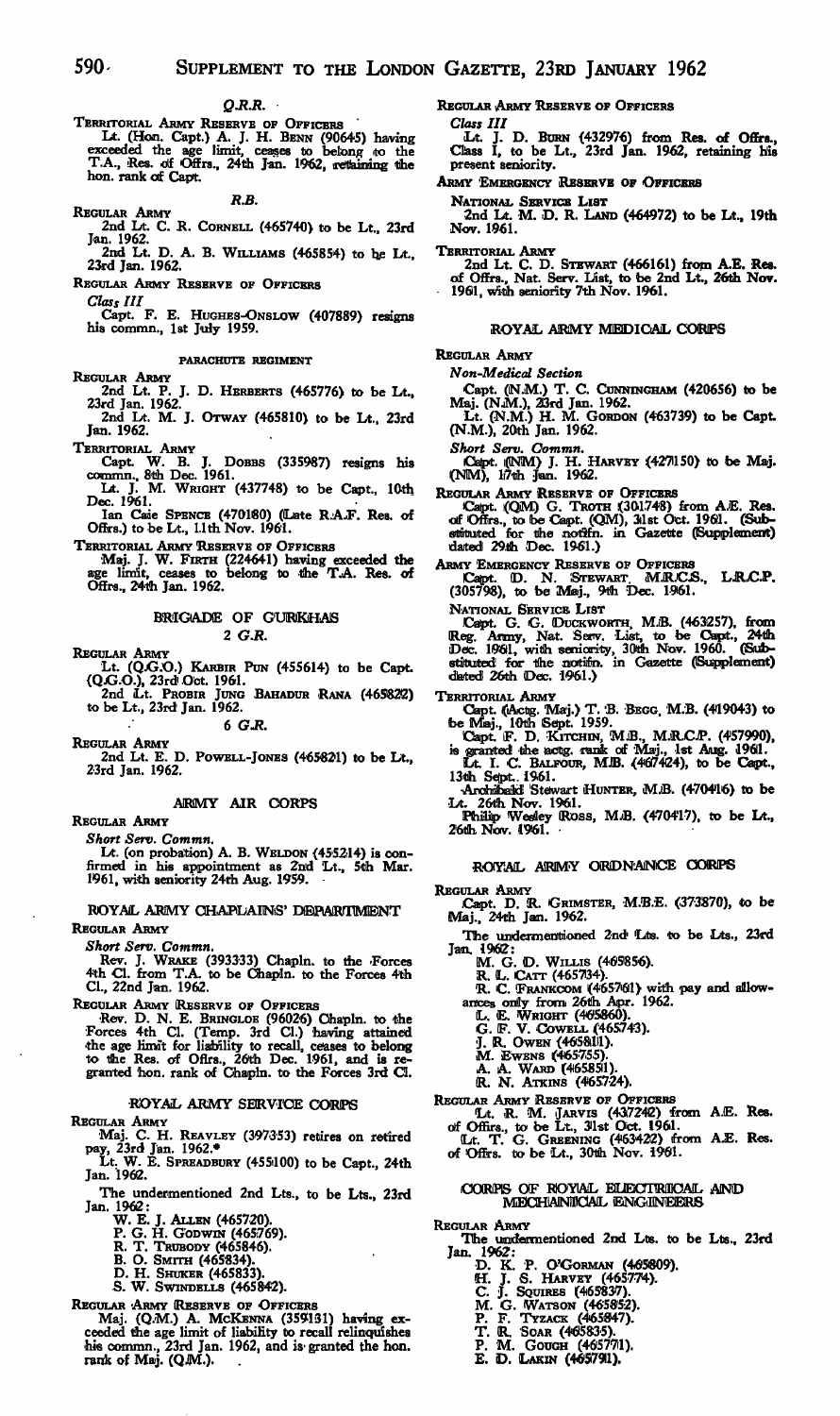Maj. (EM.A.E.) W. H. LEONARD (426687) having attained retiring age, is placed on retired pay, 23rd Jan. 1962. *Short Serv. Commits.*

Maj. D. C. GERSHON (121072) relinquishes his<br>comma, on completion of service, 23rd Jan. 1962,<br>and is granted the hon. rank of Maj.

Capt. D. S. WILLIAMS (432996) relinquishes his commn. on completion of service, 23rd Jan. 1962.<br>Maj. (E.M.A.E.) A. V. KIRCHER-SMITH<br>(358080) relinquishes his commn. on completion of<br>(358080) relinquishes his commn. on comp

quishes his oonmin. on completion of service, 23rd Jan. 1962.

REGULAR ARMY RESERVE OF OFFICERS

*Clays HI*

Capt. (Hon. Maj.) R. J. L. ROBERTON (70491) re-<br>linquishes his commn. let July 1959, retaining the hon. rank of Maij.

The undermentioned Capts., relinquish (hear commns., 1st July 1959:

G. POWER (219582) retaining the rank of Capt. R. C. WESTON (223713) and is granted the hon. rank of Capt. A. G. SANT-CASSIA (248700) retaining ihe rank

of Capt.<br>L. E. GELLE (323393) and is granted the hon.

rank of Capt. E. R. SLATER (360969) retaining the rank of

Capt.

A. EVERARD (364476) and is granted the hon. rank of Capt.<br>
G. M. WILLIAMS (368491) and is granted the

hon. rank of Capit.

P. L. MARSHALL (376283).

The undermentioned Lts. (Hon. Capts.) relin-quish their commns., 1st July 1959, retaining the Hon. rank of Capt.: F. J. H. WILDER (311812).

A. G. LLOYD (324073). L. J. ROBERTS (370165). W. J. VAUOHAN (372093). F. W. WALKER (372987).

The undermentionedi Lts., relinquish their commns., 1st July 1959:<br>
G. WILSON (400815).<br>
D. J. TREE (410810).<br>
C. A. RICHMOND (413623).<br>
J. R. THOMAS (413625).<br>
B. J. PARSONS (416649).

M. C. GRAY (4U6820).

ARMY EMERGENCY RESERVE OF OFFICERS

NATIONAL SERVICE LIST Lt. W. DOWELL (460548) from Res. of Oflrs., Nat. Serv. List, to be Lt., 25th Nov. 1961, with seniority 2nd Dec. 1960.

TERRITORIAL ARMY Bernard PIKE (470314) (late R.A.F., Nat. Serv. List) to be 2nd Lt., 1st Nov. 1961.

### ROYAL ARMY PAY CORPS

REGULAR ARMY<br>
Lt.-Col. and Staff Paymr. 1st Cl. E. C. HARRISON,<br>
F.C.A.. A.S.A.A. (202173), retires on retired pay<br>
on account of disability, 23rd Jan. 1962.<br>
Maj. ((Asst. Paymr.) F. J. LOWERY ((249524)

retires on retired pay, 18th Jan. 1962.

REGULAR ARMY RESERVE OF OFFICERS Capt. & Paymr. D. S. F. STACY (432653) relin-quishes his oommn., 4th Jan. 1962, and is granted the hon. rank of Capt.

*Class III*

The undermentioned Lts. & Paymrs. from A.E. Res. of Offrs., Nat. Serv. List, to be Lts. & Paymrs., on .the dates shown: A. W. BENTLEY, A.C.A. (451460), 5th Jan.

1962.

G. E. ROSE, A.C.A. (451464), 19th Jan. 1962. I. P. BUTTON (451844). 19th Jan. 1962.

R. R. S. CLEGG (452907), 19th Jan. 1962.

2nd Lt. P. E. M. HEATH (464286) to be Lt. & Paymr., 18ith Jan. 1962, with seniority 18th Jan. 1961.

ARMY EMERGENCY RESERVE OF OFFICERS

NATIONAL SERVICE LIST

2nd Lt. J. P. SLADDIN (464823) to be Lt. & Paymr., 4th Jan. 1962. 2nd Lt. A. W. MAIN, C.A. (464824), to be Lt. & Paymr., 4th Jan. 1962.

TERRITORIAL ARMY Lt. & Paymr. M, MULLALLY (459419) is granted the actg. rank of Capt., 1st Dec. 1961.

#### ROYAL ARMY EDUCATIONAL CORPS

REGULAR ARMY RESERVE OF OFFICERS

Short Serv. Commn.<br>Capt. P. R. WHAPHAM, B.A. (411863), from Active<br>List, to be Capt., 21st Jan. 1962.

#### ROYAL ARMY DENTAL CORPS

REGULAR ARMY Maj. A. J. PARKHILL (375340) to be Lt.-Cofl., 22nd Jan. 1962. Capt. H. W. HURST (436067) to be Maj., 1st

Jan. 1962.

Anthony John ALLAN (469797) to be 2nd Lt. (on probation), 1st Jan. 1962.

#### INTELLIGENCE CORPS'

REGULAR ARMY

*Short Serv. Commn.* Lt. Robert David PERRY, B.A. (451420) from<br>R.A., Res. of Offrs., Cl. III, to be 2nd Lt., 18th<br>Dec. 1961, with seniority 16th Mar. 1961.

## QUEEN ALEXANDRA'S ROYAL ARMY NORISENG CORPS

REGULAR ARMY

Maj. J. E. HAMILTON (206089) retires on retired pay, 31st Dec. 1961.<br>Capt. B. D. NEWTON (405074) retires, receiving

a gratuity, 1st Jan. 1962.

REGULAR ARMY (RESERVE OF OFFICERS Lt. J. P. GRACE (463589) from Active List, to be ' Lt., 1'Sth Jan. 1962, retaining her present seniority.

#### WOMEN'S ROYAL ARMY CORPS

TERRITORIAL ARMY

Capt. G. M. BRUCE, T.D. (2111193) having ex-<br>ceeded the age limit retires, 24th Jan. 1962, retaining the rank of Capt.

#### **GENERAL LIST**

#### *KA.R.*

REGULAR ARMY Maj. R. Z. STOCKWBLL (247020) to be Lt.-Col.<br>on the Emp. List (1), 1st May 1961.<br>2nd Lt. S. M. A. KASHMIRI (466497) to be Lt.,

23rd Jan. 1962.

#### *Inf.*

Regular Army Reserve of Officers<br>Capt. H. G. Johnstone-Butcher (328587) relinquishes his commn., 1st Dec. *1961.*

#### ARMY LEGAL SERVICES *A.L.S.*

REGULAR ARMY RESERVE OF OFFICERS

*Class III*

E. EMPSON (423000) resigns his commn., 1st July 1959.

• Under the terms of Army Order 139/57.

**LONDON** Printed and published by HER MAJESTY'S STATIONERY OFFICE: 1962 Price Ninepence net